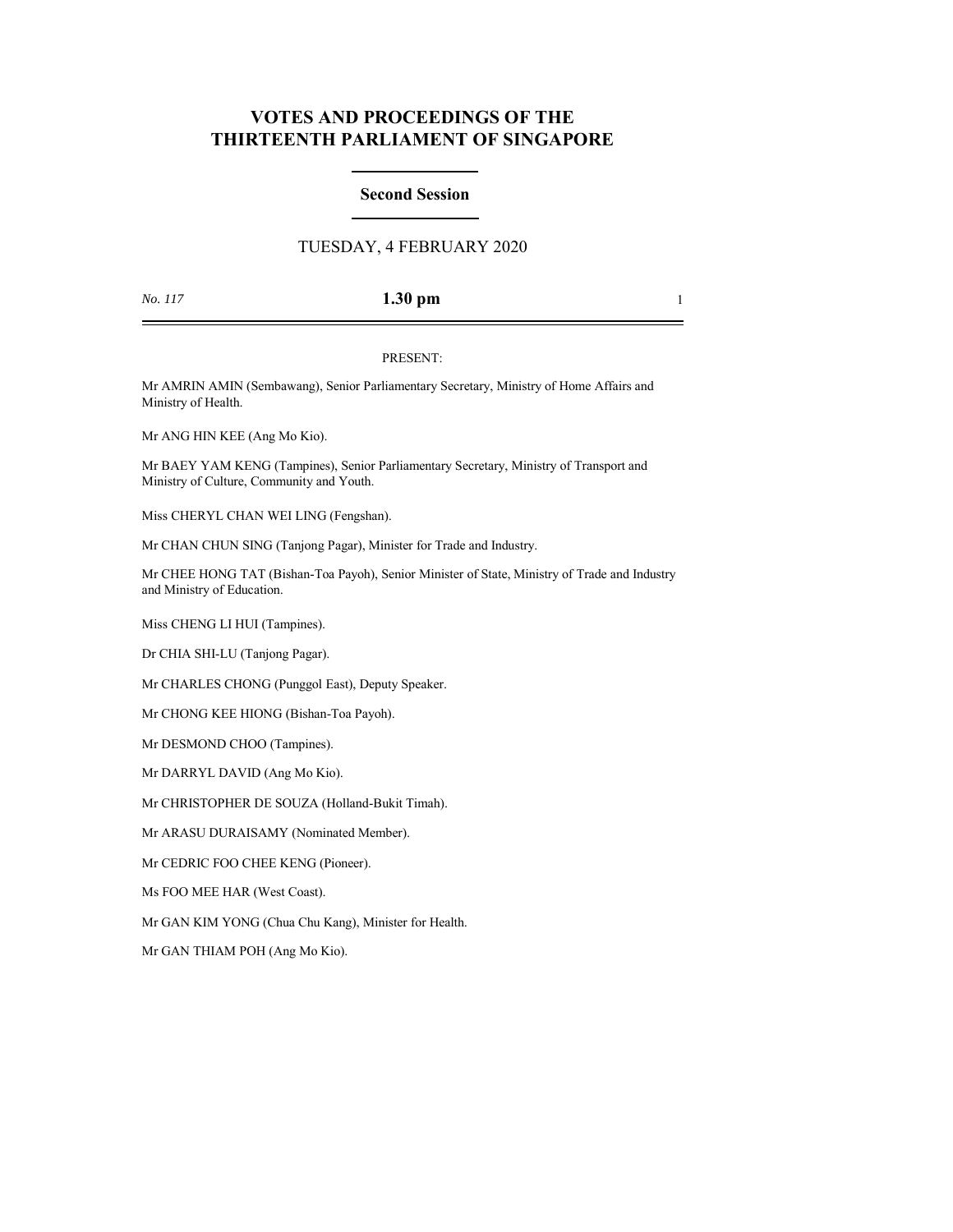Mr GOH CHOK TONG (Marine Parade).

Mr HENG CHEE HOW (Jalan Besar), Senior Minister of State, Ministry of Defence.

Mr HENG SWEE KEAT (Tampines), Deputy Prime Minister and Minister for Finance.

Mr TERENCE HO WEE SAN (Nominated Member).

Dr INTAN AZURA MOKHTAR (Ang Mo Kio).

Mr S ISWARAN (West Coast), Minister for Communications and Information and Minister-in-charge of Trade Relations.

Dr JANIL PUTHUCHEARY (Pasir Ris-Punggol), Senior Minister of State, Ministry of Transport and Ministry of Communications and Information and Government Whip.

Mr KHAW BOON WAN (Sembawang), Coordinating Minister for Infrastructure and Minister for Transport.

Dr AMY KHOR LEAN SUAN (Hong Kah North), Senior Minister of State, Ministry of the Environment and Water Resources and Ministry of Health.

Mr KWEK HIAN CHUAN HENRY (Nee Soon).

Er Dr LEE BEE WAH (Nee Soon).

Mr DESMOND LEE (Jurong), Minister for Social and Family Development and Second Minister for National Development and Deputy Leader of the House.

Mr LEE HSIEN LOONG (Ang Mo Kio), Prime Minister.

Mr LEE YI SHYAN (East Coast).

Mr LIANG ENG HWA (Holland-Bukit Timah).

Mr LIM BIOW CHUAN (Mountbatten), Deputy Speaker.

Mr LIM HNG KIANG (West Coast).

Prof LIM SUN SUN (Nominated Member).

Ms SYLVIA LIM (Aljunied).

Dr LIM WEE KIAK (Sembawang).

Mr LOW THIA KHIANG (Aljunied).

Ms LOW YEN LING (Chua Chu Kang), Senior Parliamentary Secretary, Ministry of Education and Ministry of Manpower.

Mr MASAGOS ZULKIFLI B M M (Tampines), Minister for the Environment and Water Resources and Minister-in-charge of Muslim Affairs.

Dr MOHAMAD MALIKI BIN OSMAN (East Coast), Senior Minister of State, Ministry of Defence and Ministry of Foreign Affairs.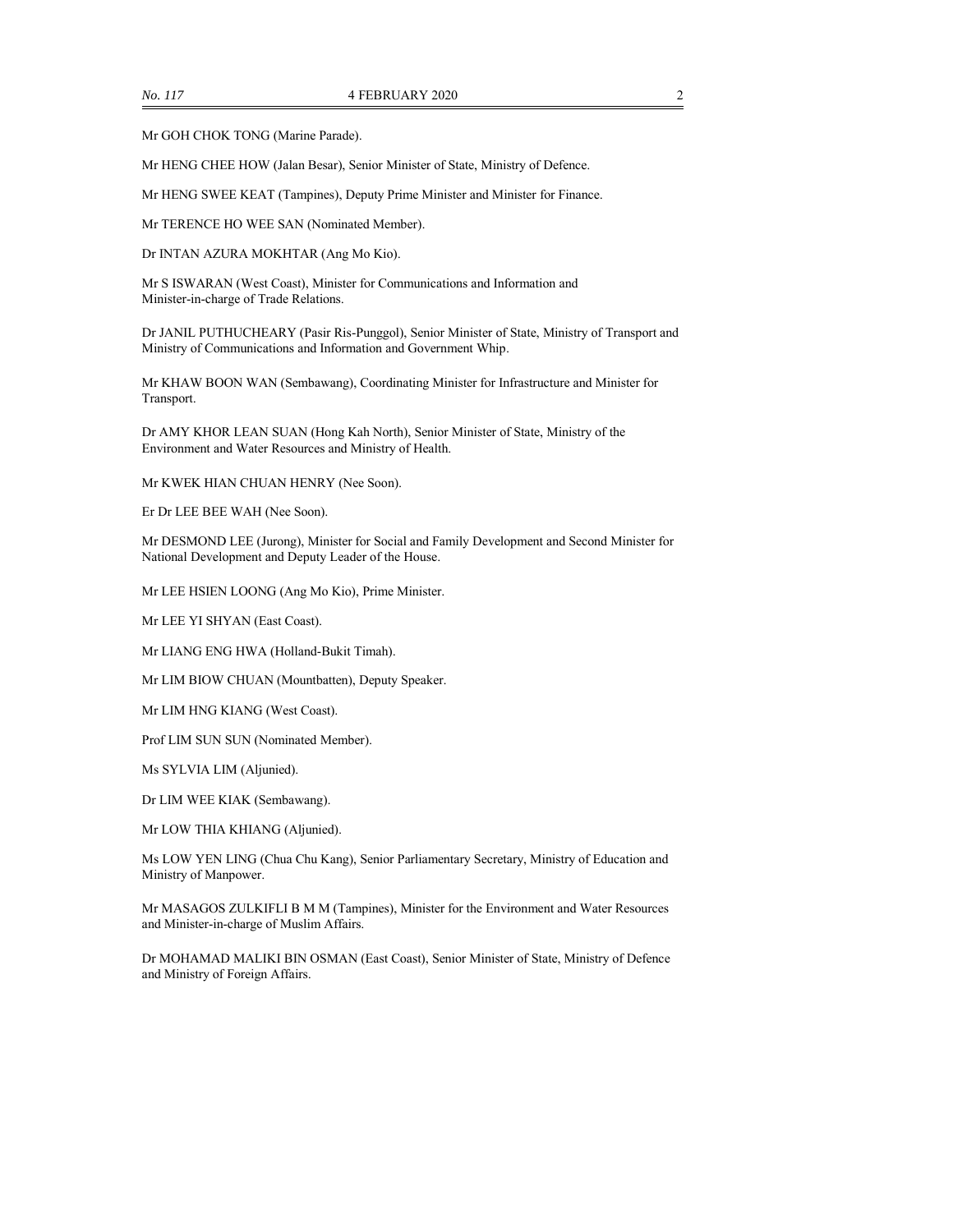### Mr MUHAMAD FAISAL ABDUL MANAP (Aljunied).

Assoc Prof Dr MUHAMMAD FAISHAL IBRAHIM (Nee Soon), Senior Parliamentary Secretary, Ministry of Education and Ministry of Social and Family Development.

Mr MURALI PILLAI (Bukit Batok).

Dr LILY NEO (Jalan Besar).

Mr NG CHEE MENG (Pasir Ris-Punggol), Minister, Prime Minister's Office.

Dr NG ENG HEN (Bishan-Toa Payoh), Minister for Defence.

Mr LOUIS NG KOK KWANG (Nee Soon).

Ms ANTHEA ONG (Nominated Member).

Mr ONG TENG KOON (Marsiling-Yew Tee).

Mr ONG YE KUNG (Sembawang), Minister for Education.

Ms JOAN PEREIRA (Tanjong Pagar).

Mr LEON PERERA (Non-Constituency Member).

Ms DENISE PHUA LAY PENG (Jalan Besar).

Mr PNG ENG HUAT (Hougang).

Mr PRITAM SINGH (Aljunied).

Ms IRENE QUAY SIEW CHING (Nominated Member).

Ms RAHAYU MAHZAM (Jurong).

Mr SEAH KIAN PENG (Marine Parade).

Mr K SHANMUGAM (Nee Soon), Minister for Home Affairs and Minister for Law.

Ms SIM ANN (Holland-Bukit Timah), Senior Minister of State, Ministry of Communications and Information and Ministry of Culture, Community and Youth and Deputy Government Whip.

Mr SITOH YIH PIN (Potong Pasir).

Ms SUN XUELING (Pasir Ris-Punggol), Senior Parliamentary Secretary, Ministry of Home Affairs and Ministry of National Development.

Mr DENNIS TAN LIP FONG (Non-Constituency Member).

Dr TAN WU MENG (Jurong), Senior Parliamentary Secretary, Ministry of Foreign Affairs and Ministry of Trade and Industry.

Mr PATRICK TAY TECK GUAN (West Coast).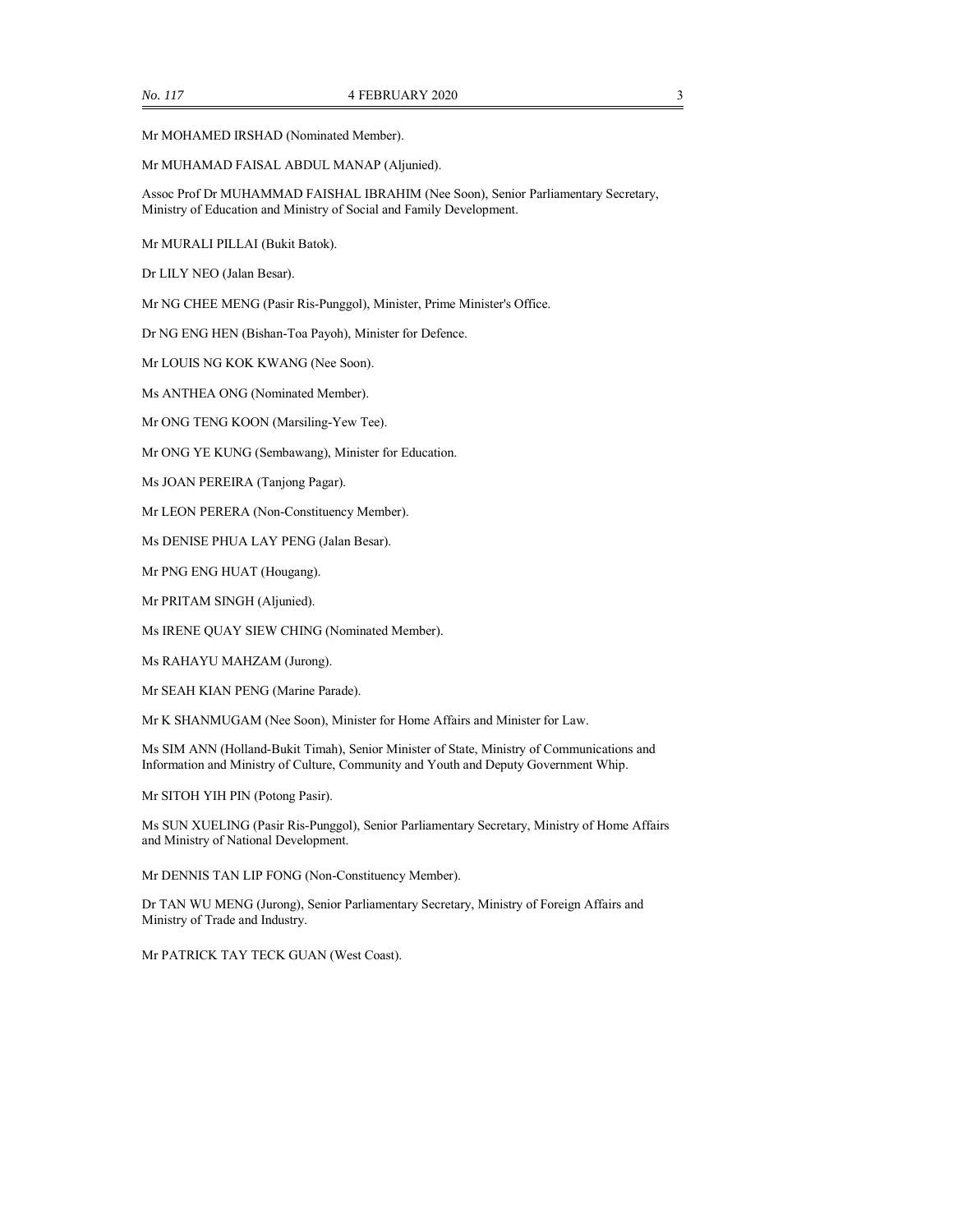Mr TEO CHEE HEAN (Pasir Ris-Punggol), Senior Minister and Coordinating Minister for National Security.

Dr TEO HO PIN (Bukit Panjang).

Mr TEO SER LUCK (Pasir Ris-Punggol).

Mr THARMAN SHANMUGARATNAM (Jurong), Senior Minister and Coordinating Minister for Social Policies.

Assoc Prof WALTER THESEIRA (Nominated Member).

Ms TIN PEI LING (MacPherson).

Mr EDWIN TONG CHUN FAI (Marine Parade), Senior Minister of State, Ministry of Law and Ministry of Health.

Mr VIKRAM NAIR (Sembawang).

Dr VIVIAN BALAKRISHNAN (Holland-Bukit Timah), Minister for Foreign Affairs.

Mr LAWRENCE WONG (Marsiling-Yew Tee), Minister for National Development and Second Minister for Finance.

Prof YAACOB IBRAHIM (Jalan Besar).

Mr ALEX YAM ZIMING (Marsiling-Yew Tee).

Mr YEE CHIA HSING (Chua Chu Kang).

Mr MELVIN YONG YIK CHYE (Tanjong Pagar).

Mr ZAINAL SAPARI (Pasir Ris-Punggol).

Mr ZAQY MOHAMAD (Chua Chu Kang), Minister of State, Ministry of National Development and Ministry of Manpower and Deputy Government Whip.

#### ABSENT:

Mr SPEAKER (Mr Tan Chuan-Jin (Marine Parade)).

Mr ANG WEI NENG (Jurong).

Mr CHEN SHOW MAO (Aljunied).

Prof FATIMAH LATEEF (Marine Parade).

Mr DOUGLAS FOO (Nominated Member).

Ms GRACE FU HAI YIEN (Yuhua), Minister for Culture, Community and Youth and Leader of the House.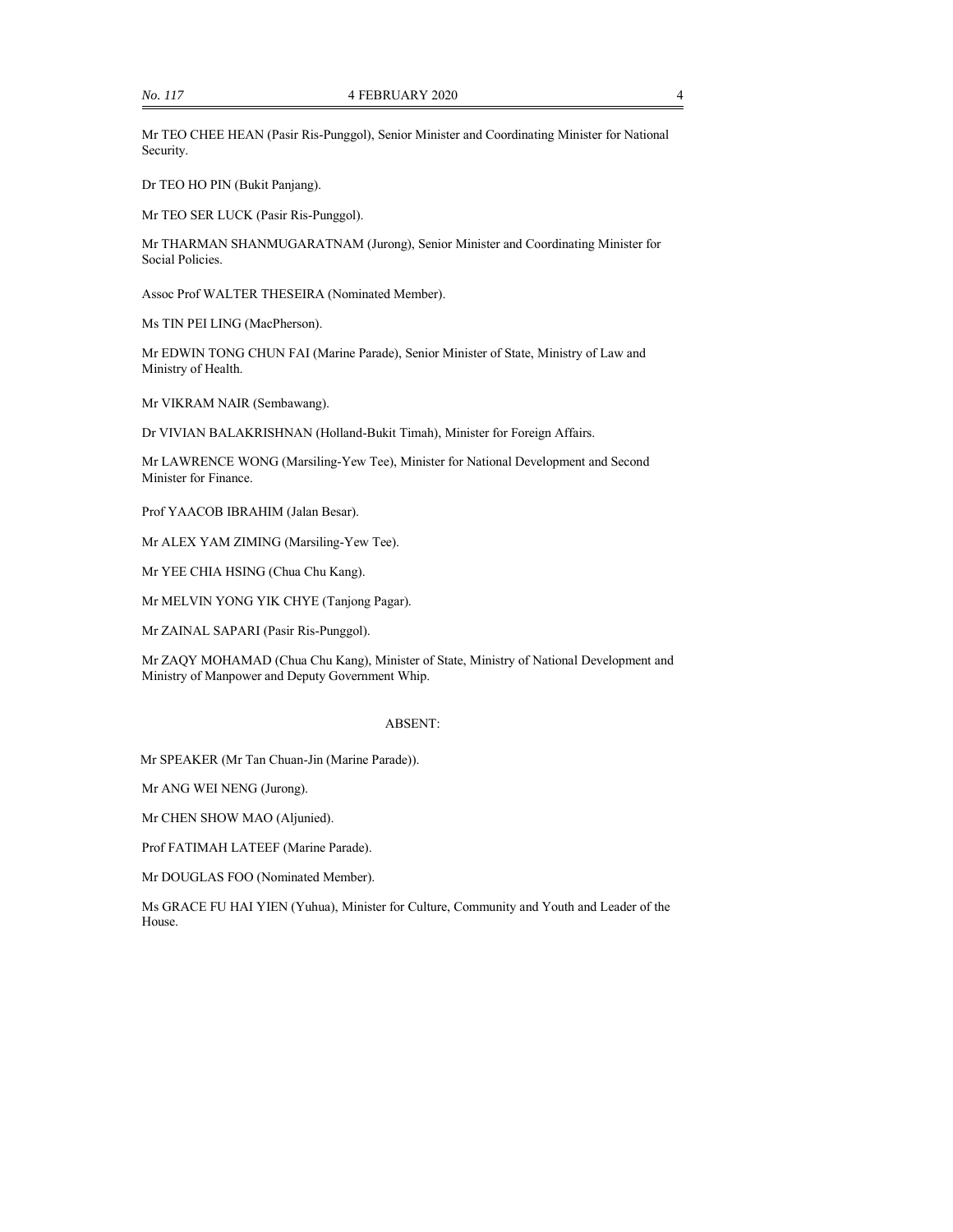Assoc Prof DANIEL GOH PEI SIONG (Non-Constituency Member).

Ms INDRANEE RAJAH (Tanjong Pagar), Minister, Prime Minister's Office, Second Minister for Finance and Second Minister for Education.

Dr KOH POH KOON (Ang Mo Kio), Senior Minister of State, Ministry of Trade and Industry.

Dr LAM PIN MIN (Sengkang West), Senior Minister of State, Ministry of Health and Ministry of Transport.

Mr LIM SWEE SAY (East Coast).

Mr SAKTIANDI SUPAAT (Bishan-Toa Payoh).

Ms JESSICA TAN SOON NEO (East Coast).

Mr SAM TAN CHIN SIONG (Radin Mas), Minister of State, Ministry of Foreign Affairs and Ministry of Social and Family Development.

Mrs JOSEPHINE TEO (Bishan-Toa Payoh), Minister for Manpower and Second Minister for Home Affairs.

Ms YIP PIN XIU (Nominated Member).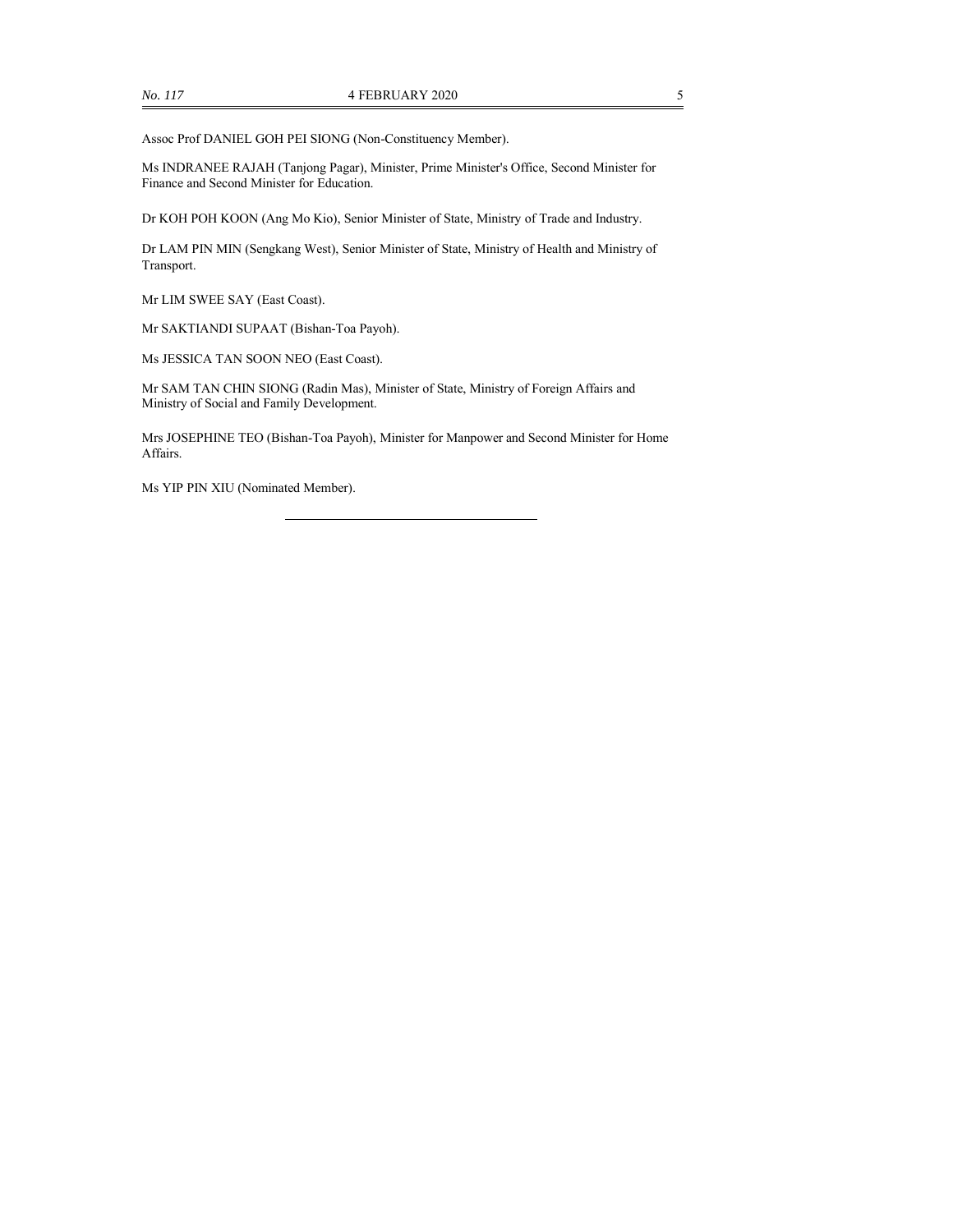1 11 Questions for Oral Answer were answered during Question Time.

- 2 Building Control (Amendment) Bill "to amend the Building Control Act (Chapter 29 of the 1999 Revised Edition) and to make consequential and related amendments to certain other Acts" – presented by the Minister of State, on behalf of the Minister for National Development; read the first time; to be read a second time after the conclusion of proceedings on the Estimates of Expenditure for FY 20/21 and to be printed. [Bill No. 10/2020].
- 3 Singapore Convention on Mediation Bill (Senior Minister of State, on behalf of the Minister for Law) – Question again proposed on the resumption of debate, "That the Bill be now read a second time.".

Bill read a second time and committed to a Committee of the whole House.

The House immediately resolved itself into a Committee on the Bill – (Senior Minister of State, on behalf of the Minister for Law).

#### *(In the Committee)*

Clauses 1 to 13 inclusive agreed to.

The Schedule agreed to.

Bill to be reported.

Bill reported, without amendment; read a third time.

4 Active Mobility (Amendment) Bill – read a second time and committed to a Committee of the whole House.

The House immediately resolved itself into a Committee on the Bill – (Senior Minister of State (Dr Janil Puthucheary) on behalf of the Minister for Transport).

#### *(In the Committee)*

Clauses 1 to 29 inclusive agreed to.

The Schedule agreed to.

Bill to be reported.

Bill reported, without amendment; read a third time.